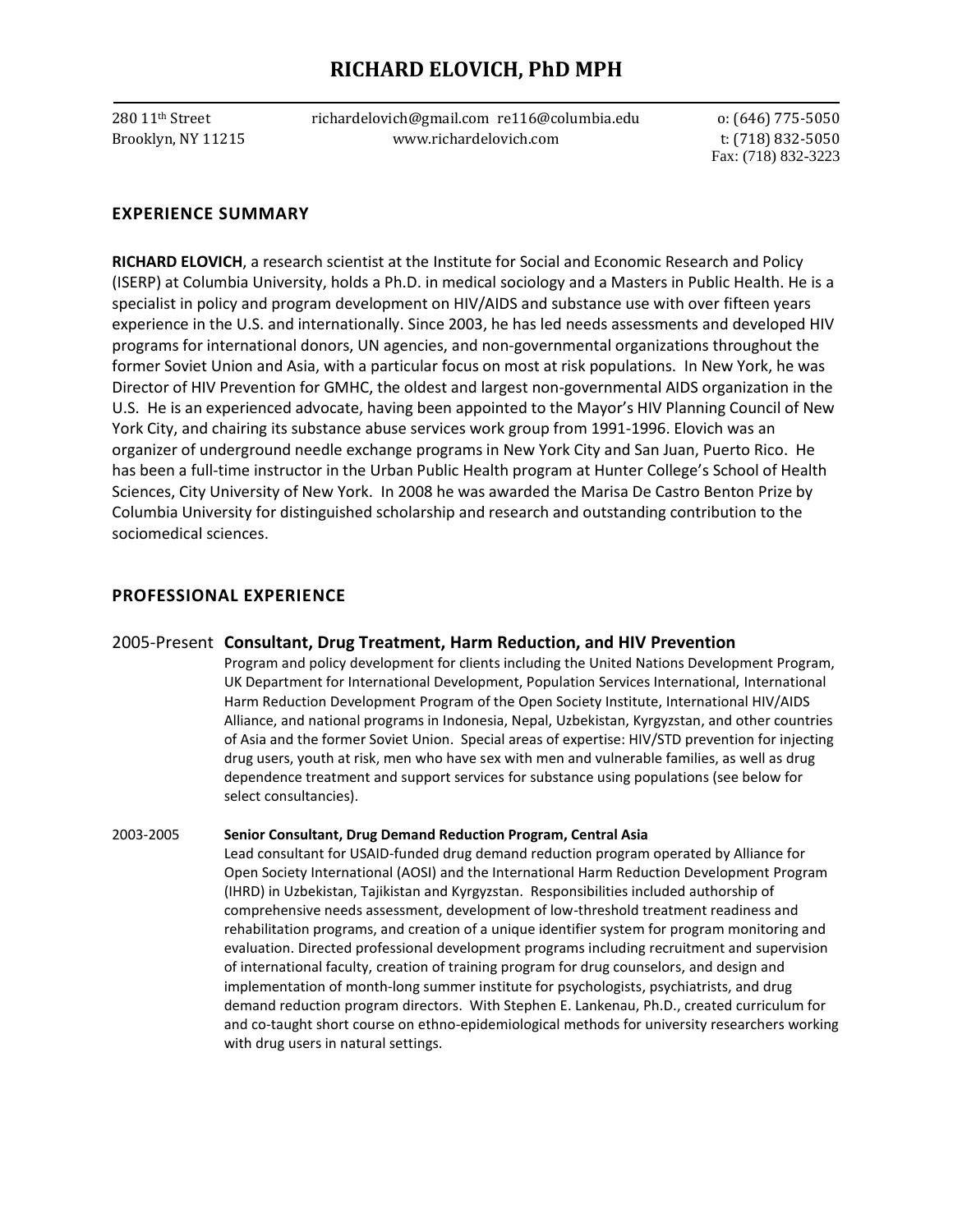#### **RICHARD ELOVICH, Ph.D., MPH Page 2**

#### 1996-1999 **Director, HIV Prevention, Gay Men's Health Crisis (GMHC)**

Responsible for the reorganization, development, implementation and management of all HIV prevention services and campaigns at the world's oldest and largest non-governmental AIDS organization. Created individual, group, and community level interventions, and successfully secured state and federal funding. Oversaw 23 staff, volunteer corps of 800, and a budget of \$3 million. Responsible for programs including: Youth and Young Adult Initiative; Substance Use Counseling and Education; Latino MSM Initiative; Black MSM Initiative; Women's Program; and Beyond 2000, a successful effort to recruit and mobilize over 2000 men to become involved in HIV prevention.

 As a nationally recognized expert in harm reduction, substance use and HIV prevention, made numerous media appearances, and conference presentations and authored articles, curricula, and education materials for the New York State Department of Health AIDS Institute, the Centers for Disease Control and Prevention, the New York City Department of Health, and the New York State Office of Alcohol and Substance Abuse Services.

#### 1994-1996 **Director, Substance Use Counseling and Education, GMHC**

Secured funding for, implemented and managed substance use education and clinical services. Program elements included educational materials and campaigns, workshops, individual assessments, short-term individual and group counseling, an acupuncture clinic, and peer education training and support. Recruited, trained and supervised 15 staff, and 50 volunteers and consultants. Developed counseling curricula and substance use policies agency-wide. Assisted in the development of program evaluations and co-authored a program manual for use by other community organizations. Supervised staff trainings at organizations throughout New York City on harm reduction and substance use counseling skills.

#### 1991-1997 **Appointed Member, New York City Mayor's HIV Planning Council Chairperson, Alcohol and Other Drug Services Work Group Member, Executive Committee**

Chaired the Alcohol and other Drug (AOD) Services work group to determine service priorities for New York City's use of federal AIDS funding under the Ryan White Comprehensive AIDS Emergency Act. Advocated for and disbursed more than \$35 million in funds for city substance abuse programs. Facilitated discussion among City and State agency representatives, service providers, advocates and consumers to develop new program models and proposals. As an Executive Committee member, met regularly with City and State agencies to determine work group funding priorities. Monitored and assessed efficiency of program administration, and participated in strategic planning. Represented the Planning Council in AOD service-related meetings with City, State and Federal officials.

### 1992-1995 **Teacher, ARRIVE/Exponents, Inc. AIDS Education and Training Program**

Developed curriculum on harm reduction and taught it annually to over five hundred recovering addicts, former prisoners, peer educators and substance abuse counselors at New York City nonprofit organization.

#### 1991-1994 **Policy Officer, Substance Use and HIV Prevention, GMHC**

Developed public policy and advocacy strategies to develop and implement new models of substance use and HIV treatment. Created and helped consolidate coalitions of HIV and substance abuse service providers, as well as community networks of former substance abusers, to respond to policy challenges. Developed consensus statements, gave testimony, organized community meetings and coalitions to increase awareness of the service needs of drug users in and out of recovery.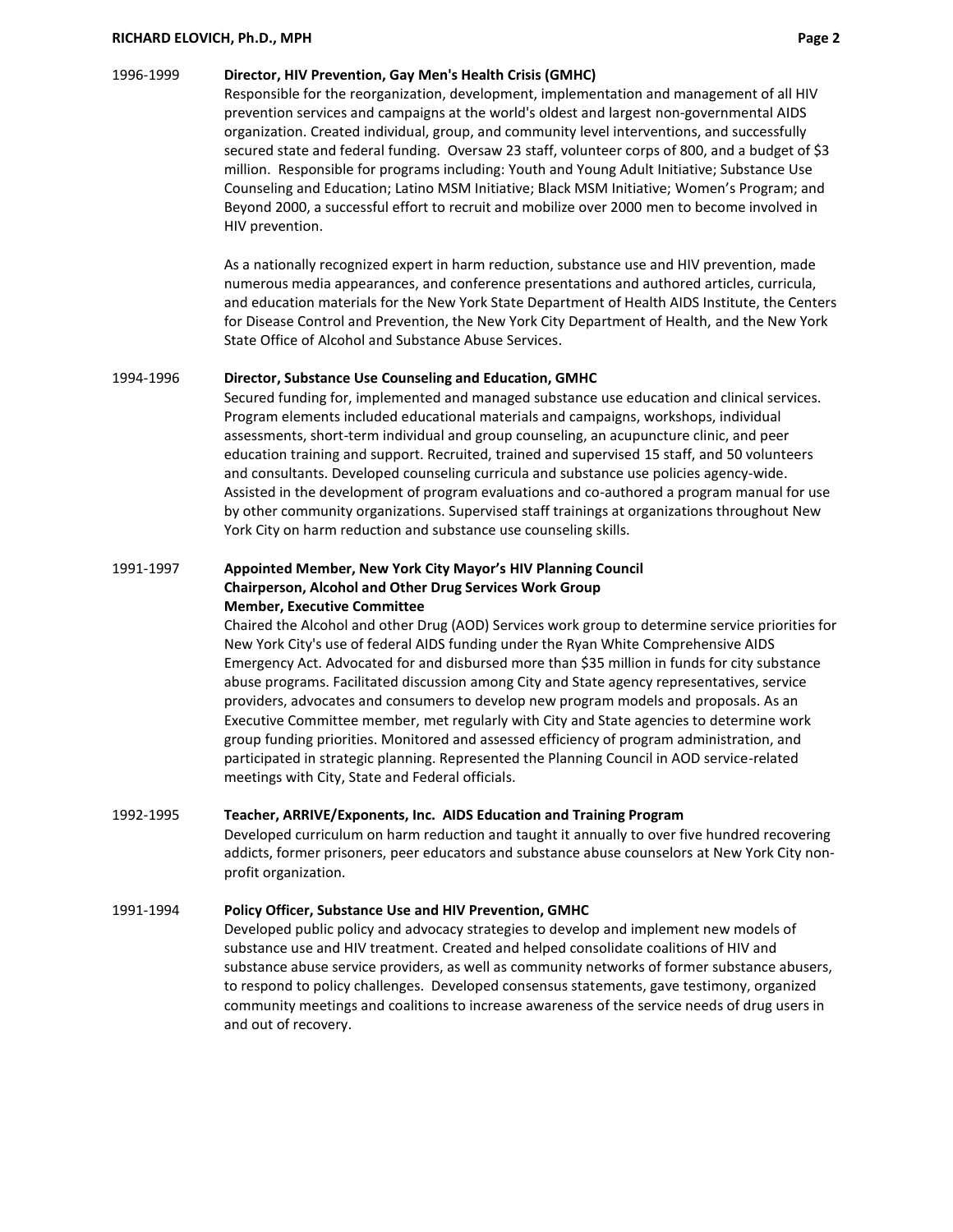#### **RICHARD ELOVICH, Ph.D., MPH Page 3**

#### 1990-1992 **Co-Founder, ACT UP/NY Needle Exchange Program**

Co-founded a program providing sterile injection equipment and operated entirely by volunteers to reach injection drug users in the Morris Heights\Highbridge section of the Bronx, East Harlem, Manhattan's Lower East Side, and the Bushwick and Williamsburg sections of Brooklyn. Created model of service delivery including: syringes, bleach kits, condoms, bilingual instructions for cleaning works, and information about safer sex practices. With the Latino Caucus of ACT UP and local activists, helped develop a needle exchange program in "La Perla," San Juan, Puerto Rico. As one of eight AIDS activists arrested for challenging the State law criminalizing needle possession was *pro se* defendant and argued successfully for acquittal in Manhattan Criminal Court (June 1991).

#### 1988-1990 **Member, ACT UP/NY Treatment and Data Committee**

Participated in meetings with government officials to speed drug approval process for people living with AIDS. Facilitated community meetings with representatives of the National Institutes of Health, including its AIDS director. Participated in demonstrations at the Food and Drug Administration in 1988, at the New York Stock Exchange in 1989, at New York University Medical Center, in Albany and at City Hall. Represented ACT UP at conferences sponsored by the Centers for Disease Control (CDC) Advisory Committee for the Prevention of HIV Infection, at the Alcohol, Drug Abuse and Mental Health Administration (ADAMHA), and at a CDC conference on Prevention of HIV Among High-Risk Youth sponsored by the Advisory Committee on the Prevention of HIV.

### **SELECT PROFESSIONAL CONSULTANCIES**

#### 2008-present

#### **Population Services International (PSI)**

Created Spanish language curriculum on motivational interviewing/harm reduction counseling techniques for HIV prevention outreach staff working with injecting drug users and men who have sex with men. Trained PSI staff in motivational interviewing technique and client-centered, low-threshold counseling.

#### **International Harm Reduction Development (IHRD) Program/Open Society Institute**

Worked in two regions to successfully reform harm reduction outreach and counseling practices, educational curriculum, and role of narcological dispensary staff. In Russia and Ukraine, provided relapse prevention training and technical assistance to Russian and Ukrainian clinics providing HIV prevention and drug dependence treatment. Served as a member of technical review panel for grants funded by Open Society (OSI) and the Canadian International Development Agency..

#### **International HIV/AIDS Alliance/ of Ukraine**

Conducted research on outreach skills and needs among 34 HIV prevention projects in Ukraine NGOs in Ukraine, and assisted in the design of new program to improve skills of harm reduction outreach workers in nationwide network of projects supported by the Global Fund to Fight AIDS, TB, and Malaria. Trained program staff on motivational interviewing and design of new projects to discourage needle sharing and improve health protections.

#### **Thai AIDS Treatment Action Group**

Provided Thai AIDS Treatment Action Group with programmatic assistance and training for outreach workers and stakeholders for Ban Mit Sampan, Bangkok's only peer-run drop-in center for drug users.

2007

#### **Republican AIDS Centre of Kazakhstan/Soros Foundation Kazakhstan**

Directed design of and co-authored \$50 million application by Kazakhstan to the Global Fund to Fight AIDS, Tuberculosis, and Malaria Program, included partnership between government, international NGOs, and local HIV prevention organizations, and plans to scale up community-based programs for vulnerable populations. Grant awarded in 2008.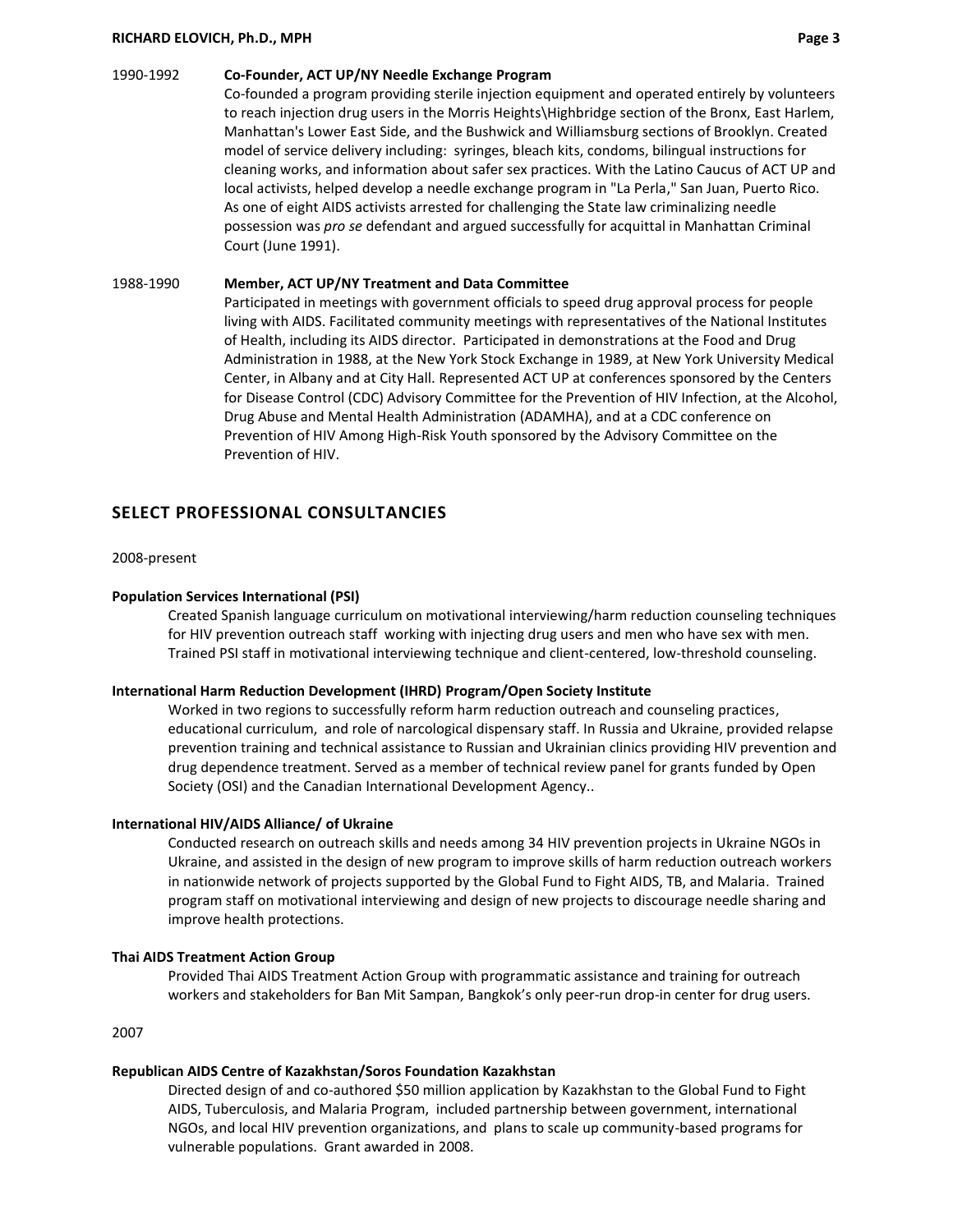#### **UK Department for International Development (DFID)**

Provided training and technical assistance to Central Asia Regional HIV/AIDS program (CARHAP) with focus on staff training and program management for needle exchange programs in ten "trust points" in Tashkent, Uzbekistan.

#### **United Nations Development Programme (UNDP)**

Provided technical assistance and training for the implementation of Global Fund supported HIV prevention among men who have sex with men, and training for development of HIV prevention strategies for street involved youth in Tashkent, Uzbekistan.

2006

#### **Alliance for Open Society International**

Led local team of psychiatrist/narcologist researchers on assessment of drug treatment in Uzbekistan, Tajikistan, and Kyrgyzstan, and wrote manual for best practices in drug treatment for USAID-funded drug demand reduction project.

#### **United Nations Development Program (UNDP), Nepal and Armenia**

Conducted training and provided technical assistance on best practices of methadone maintenance treatment for psychiatrists and nursing staff in Kathmandu, Nepal.

Trained psychiatrists/narcologists on evidence-based approaches to drug treatment and auricular acupuncture at the Republican Narcological Dispensary of Yerevan, Armenia.

#### **Open Society Institute/International Harm Reduction Development (OSI/IHRD)**

Assessed program and policy needs of injection drug users in Jakarta, Bandung, Yogyakarta, and Bali, Indonesia, and helped to create requests for proposals and pilot advocacy programs for drug users at risk for and living with HIV.

2005

#### **UNDP/Republican AIDS Center, Uzbekistan**

Conducted rapid assessment research on men who have sex with men, and developed program and policy recommendations for HIV prevention. Conducted training for AIDS Centers, epidemiologists, and outreach workers throughout Uzbekistan for implementation of Global Fund grant.

Conducted training for AIDS Centers and epidemiologists on needle exchange programs for injection drug users in Tashkent, Uzbekistan.

#### **Population Services International (PSI), Central Asia**

Created and piloted training with outreach workers on counseling skills, overdose prevention and management, and harm reduction in Kyrgyzstan and Uzbekistan as part of adaptation of a 'Break the Cycle' intervention for PSI's drug demand reduction program.

2004

#### **World Health Organization (WHO), Uzbekistan**

Developed training on HIV/AIDS, drug use, and tuberculosis for journalists in Tashkent, Uzbekistan.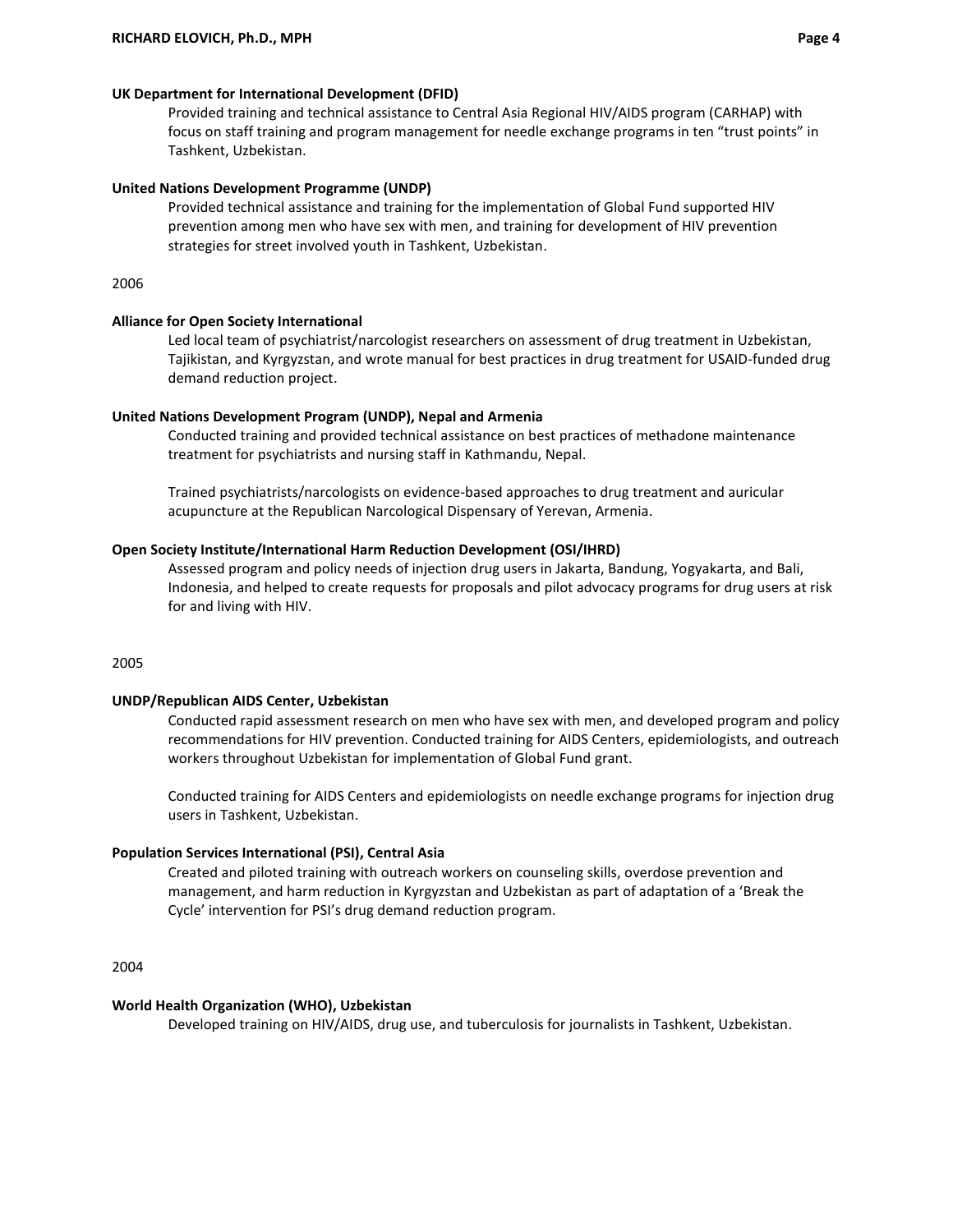#### **RICHARD ELOVICH, Ph.D., MPH Page 5**

#### 1999-2003

**Consultancies for clients including** Doctors of the World/Columbia School of Social Work; Texas Department of Health; Pennsylvania Department of Health; Utah Department of Health; Montana Department of Health; New York City Department of Health; New York State Department of Health AIDS Institute; New York State Office of Alcohol and Substance Abuse Services (OASAS); New York City Board of Education; Bronx AIDS Services; Housing Works (Brooklyn, NY); Educational Alliance (New York, NY); Promesa Drug Treatment Program (Bronx, NY); and Harm Reduction Training Institute (New York, NY).

# **EDUCATION**

| <b>Columbia University</b>                                                                                                                                      |      |  |
|-----------------------------------------------------------------------------------------------------------------------------------------------------------------|------|--|
| Ph.D. (with distinction) in Sociomedical Sciences                                                                                                               | 2008 |  |
| Dissertation: "Behind Every Doctor There is a Policeman: Drug Users, Narcology, and Civil Society in<br>Uzbekistan." (Peter Bearman and Carole Vance, advisors) |      |  |
| Columbia University<br><b>M.Phil in Sociology</b>                                                                                                               | 2004 |  |
| <b>Columbia University</b><br>MPH in Sociomedical Sciences, Joseph P. Mailman School of Public Health                                                           | 2002 |  |
| <b>Empire State College</b><br>B.S. in Social Work, State University of New York (SUNY)                                                                         | 1997 |  |

# **ACADEMIC EXPERIENCE:**

| 2002-2003 | Full-Time Instructor, Program in Urban Public Health/Community Health Education, School of<br>Health Sciences, Hunter College of the City University of New York<br>One-year appointment as full-time instructor teaching graduate and undergraduate students.                                                                                                                                                                                                                                                            |
|-----------|---------------------------------------------------------------------------------------------------------------------------------------------------------------------------------------------------------------------------------------------------------------------------------------------------------------------------------------------------------------------------------------------------------------------------------------------------------------------------------------------------------------------------|
|           | Courses included: Health Promotion in Urban Communities; Group Processes; AIDS and Society;<br>Addiction and Dependencies; and Controversial Issues in Health and Health Care: Reproductive<br>Health and Human Sexuality.                                                                                                                                                                                                                                                                                                |
| 2002      | Teaching Assistant, Columbia University, Joseph P. Mailman School of Public Health<br>Co-coordinator for new course, "Introduction to Sociomedical Sciences," required of all MPH and<br>PhD students in the Division of Sociomedical Sciences (SMS). Assisted in design of curriculum and<br>teaching plan with professors in medical anthropology, medical sociology, and history and ethics<br>of public health. Supervised work of 5 teaching assistants and facilitated their weekly preparation<br>meetings (Fall). |
| 2002      | Teaching Assistant, Columbia University, Department of Sociology<br>Assistant to Peter Bearman, Chair of Sociology Department, for undergraduate course,<br>"Evaluation of Evidence" (Spring).                                                                                                                                                                                                                                                                                                                            |
| 2001-2002 | Adjunct Lecturer, Brooklyn College of the City University of New York<br>Taught "Drugs and Contemporary Society" course to graduate students in Community Health<br>Education, Department of Health and Nutrition Sciences                                                                                                                                                                                                                                                                                                |
|           | Adjunct Lecturer, Hunter College of the City University of New York<br>Taught "HIV and Substance Abuse" course to graduate students in the Program in Urban Public<br>Health                                                                                                                                                                                                                                                                                                                                              |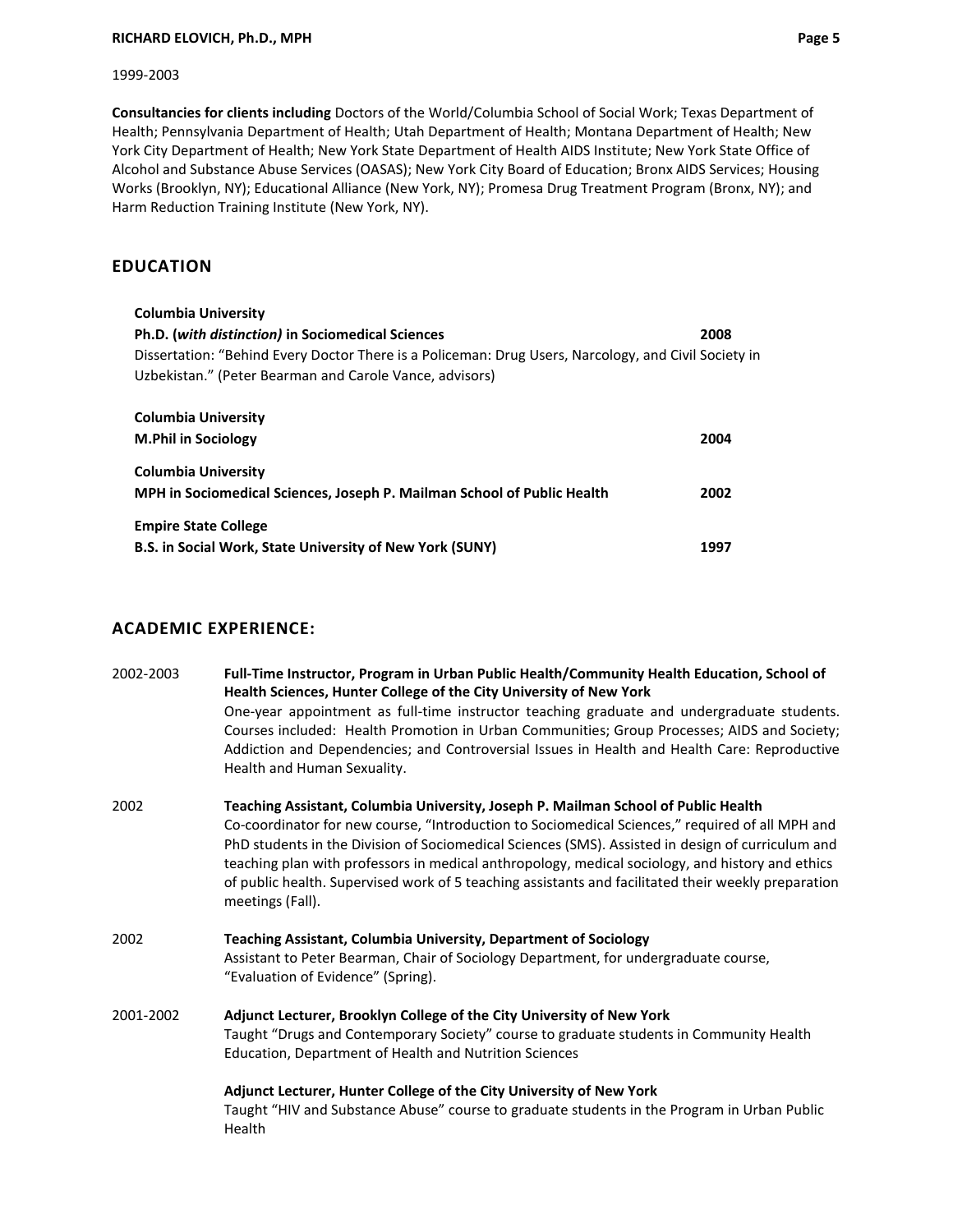# **FELLOWSHIPS, HONORS, AND AWARDS**

# **The Marisa De Castro Benton Prize by Columbia University 2009** For distinguished scholarship and research, and outstanding contribution to the sociomedical sciences, worthy of special recognition in a doctoral dissertation entitled "Behind Every Doctor is a Policeman: Narcology, Drug Users, and Civil Society in Uzbekistan." **Research Fellow, Paul F. Lazarsfeld Center for the Social Sciences, Columbia University 2008-2010 Pre-Doctorate Fellowship, National Development and Research Institutes 2005 – 2007**

**Revson Fellow, Columbia University 1999 – 2000** Recipient of a fellowship given to civic leaders who have "made a significant contribution to the public life of the City of New York."

**The Jon Michael Harrington Humanitarian Award 1999**

# **SELECT RESEARCH PROJECTS**

# **HIV/AIDS Needs Assessment, Kazakhstan 2007**

Conducted assessment of gaps in HIV prevention and AIDS services for Kazakhstan's Round 7 proposal to the Global Fund to Fight AIDS, Tuberculosis, and Malaria.

# **Men who have Sex with Men (MSM) in Uzbekistan 2005-2007**

Conducted rapid assessment and response (RAR), including interviews with men who have sex with men, epidemiologic overview, and recommendations to improve HIV prevention policy and programs for homosexually active men.

# **Narcology Observed: Drug Treatment and Civil Society in Uzbekistan 2004-2006**

Examined the response to HIV and opiate injection of narcology, a sub-discipline of psychiatry created in the Soviet Union to address alcohol and drug problems. Research included analysis of government protocols, field notes, photo ethnography, ethnographic interviews, and oral histories.

# **Promising Practices and Recommendations for Improvement in Drug Dependence Treatment in Central Asia 2006**

With a team of local experts, conducted site visits, interviews, and focus groups to assess current practice in drug dependence treatment. Authored practitioner's manual to help close the gap between best practices and current services.

### **Consolidated Needs Assessment Report on Drug Demand Reduction in Uzbekistan, Tajikistan, and parts of the Fergana Valley including Kyrgyzstan 2003**

Directed and managed needs assessment, definition of programmatic approach and creation of action plan for five-year, \$17 million drug demand reduction program funded by USAID and implemented by partners including local Open Society Institute/Soros Foundations, Population Services International, Street Kids International, AIDS Foundation East-West, and Internews.

# **Influence of Criminalization of HIV Sexual Risk Behavior among** I**njection Drug Users and Men who have Sex with Men in New York City 2002**

As New York City field director, trained and supervised team of 8 interviewers for CDC-funded University of Connecticut Health Center study of the effects of criminal law on HIV disclosure among injecting drug users and men who have sex with men (Zita Lazzarini and Patricia Case, Principal Investigators).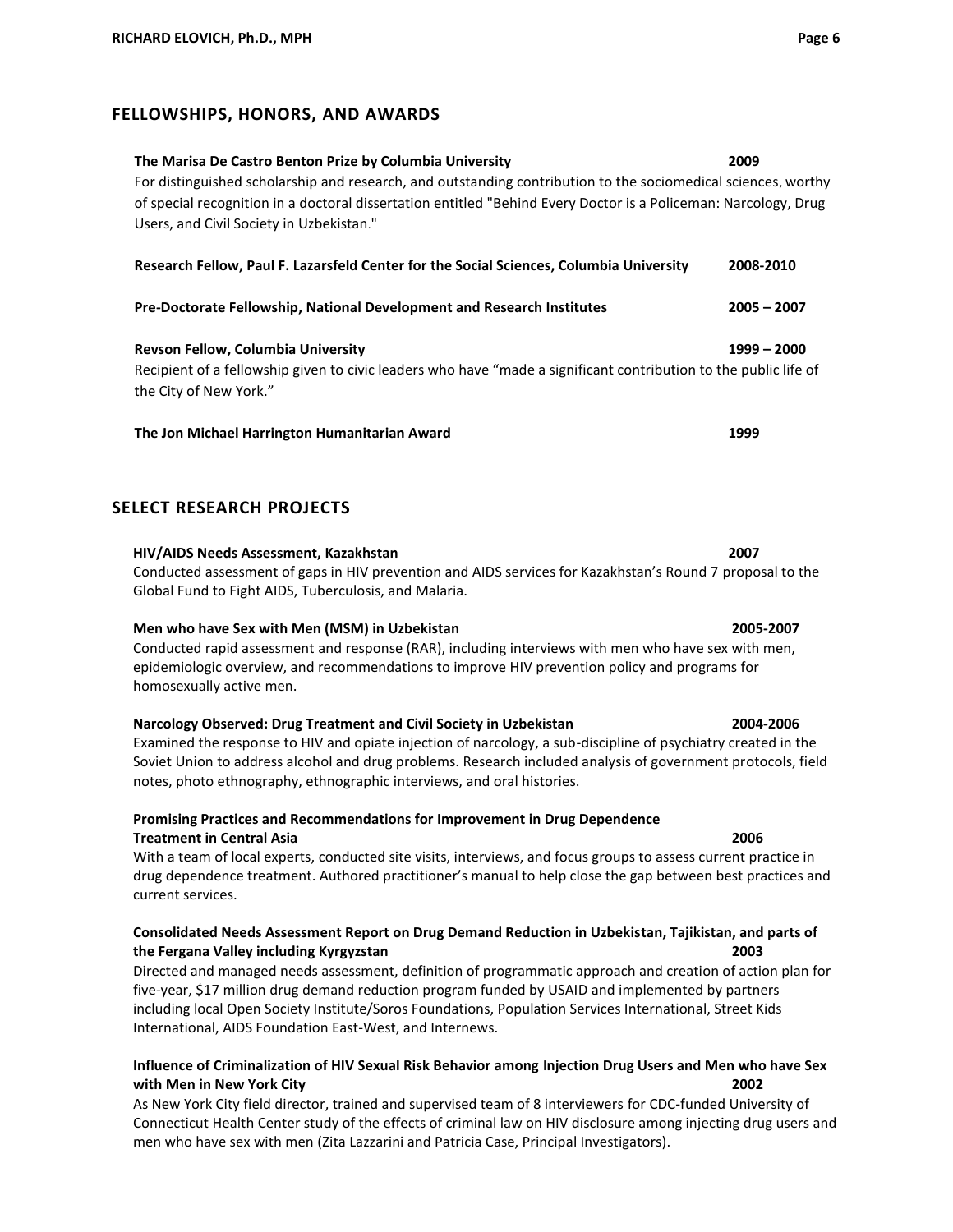#### **Drug-Using Behaviors among Men who have Sex with Men in New York City 2001-2002**

Research associate for Harvard School of Social Medicine research project funded by the National Institutes of Drug Abuse on patterns of "club drug" use and HIV risk behavior among homosexually active men.

**Sexual Health and HIV Risk among Gay and Bisexual men in New York City 1998-1999** Co-Principal Investigator for community-based survey of sexual practices among 7,000 gay and bisexual men in New York City. Funded by the Centers for Disease Control and Prevention and conducted by Gay Men's Health Crisis and the New York City Department of Health, the study was the largest since the start of the HIV epidemic.

# **SELECT PUBLICATIONS (PEER-REVIEWED)**

1. **Elovich, R**., Drucker, E., (2008) "On Drug Treatment and Social Control: Russian narcology's great leap backwards." *Harm Reduction Journal* 5: 23.

2. Wolfe, D., **Elovich, R**., Boltaev, A., Pulatov, D. (2008) "HIV in Central Asia: Tajikistan, Uzbekistan and Kyrgyzstan" in C. Beyrer (Ed.), *Public Health Aspects of HIV/AIDS in Developing Countries: Epidemiology, Prevention and Care*. Baltimore: Johns Hopkins University Press.

3. Friedman S., de Jong W., Rossi D., Touzé G., Rockwell R., Des Jarlais D., **Elovich R.** (2007) "Harm reduction theory: users culture, micro-social indigenous harm reduction, and the self-organization and outside-organizing of users' groups," *International Journal of Drug Policy* 18(2): 107-117.

4. **Elovich, R.** and Daniel Wolfe (2002) "Substance Users," in R. Finkelstein and Sandra Ramos (Eds.), *Manual for Primary Care Providers: Effectively Caring for Active Substance Users*. New York Academy of Medicine: New York.

5. **Elovich, R.** (1996) "Staying Negative: It's *Not* Automatic--Gay Men and HIV-- a Harm Reduction Strategy." *AIDS and Public Policy* 11(2): 66-77.

6. **Elovich, R.** and Sorge, R. (1991) "Toward a Community-Based Needle Exchange for New York City," *AIDS and Public Policy* 6(4): 165-172.

# **SELECT PUBLICATIONS (NON-ACADEMIC)**

**Elovich, R**. (2010) "From the American People? Prison and No Backup from the U.S. Government for Work on AIDS" *Huffington Post*, Posted July 19, 2010. http://www.huffingtonpost.com/richard-elovich/from-the-americanpeople\_b\_651479.html

**Elovich, R**. (2006) "Starting Drug Treatment 'Where People Are At': Acupuncture and Treatment Readiness," *National Acupuncture Detoxification Association India Foundation News*, January: 3-4.

**Elovich, R**. (2005) "Keeping It Real: Harm Reduction and Street Involved Youth," *Street Kids International Newsletter,* Spring*:* 4-5.

**Elovich, R**. (2004) "Central Asia: Ailing Public Health Systems Limit Effective Harm Reduction Efforts," *Soros Foundation Network News*, Spring-Summer. Open Society Institute: New York, NY

**Elovich, R**. (2004) "Self Empowerment: From Collective Understanding to Action", *International Harm Reduction Development News*, 5(1): 5-6.

**Elovich, R.** (June, 2002) "'Let's Talk About Sex'--Sexuality Curriculum for Health Providers," Bronx AIDS Services: Bronx, NY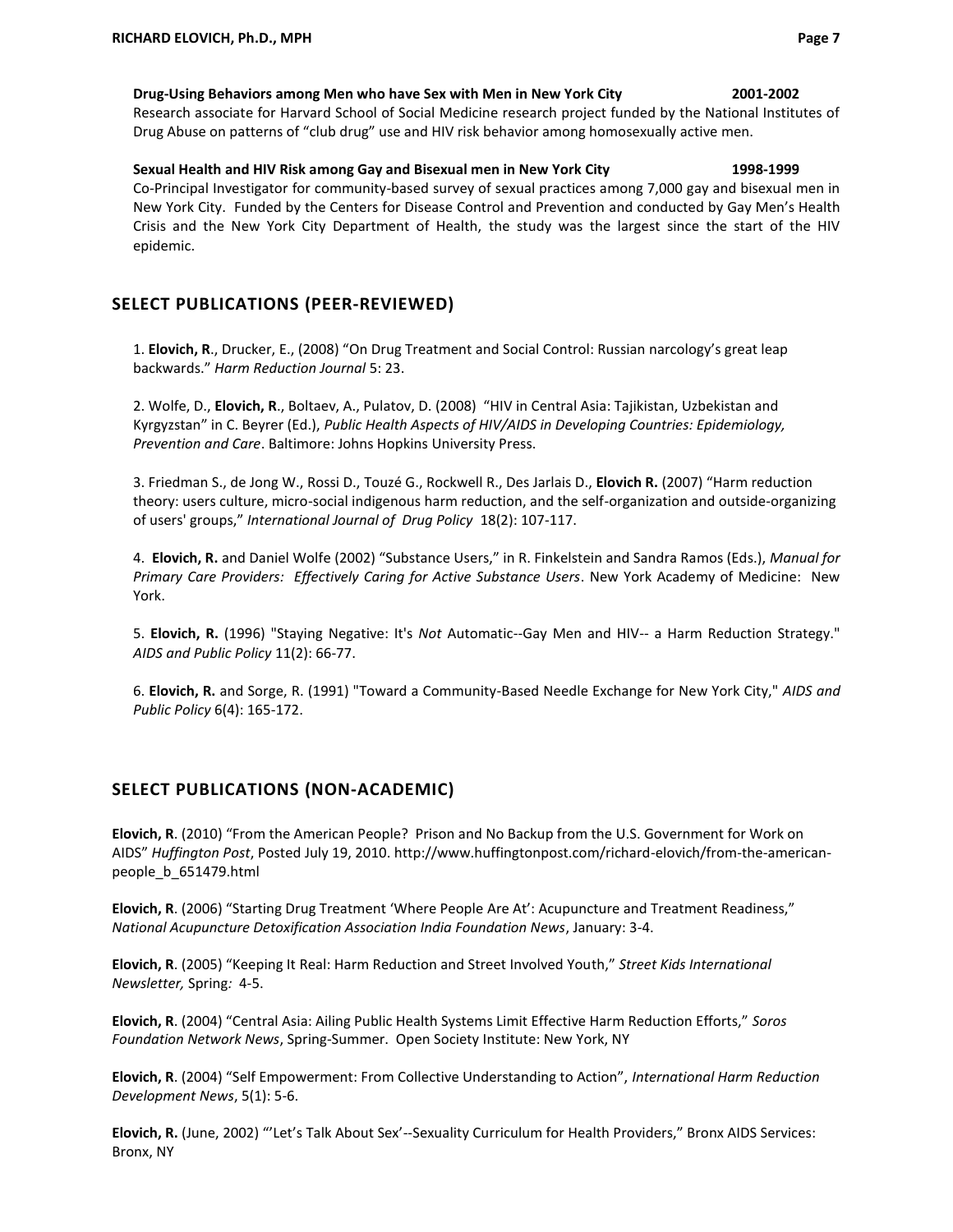**Elovich, R.** (2002) "Where Were You When HIV Prevention Died?" Syndicated opinion piece (gay and lesbian newspapers in Boston, Chicago, San Francisco, Seattle April.

**Elovich, R.** and Wolfe, D. (2002) "Who Owns Ecstasy? Studying MDMA is Shaping Up to be The Latest battle in the Drug War" *Village Voice,* February 13: 55-56

**Elovich, R.** (2000) "Clean, Sober and Medicated? HIV Meds Can Pose A Tough Challenge For People in Recovery" POZ, December: 54-58

**Elovich, R.** (1999) "Harm Reduction Counseling Skills for Social Workers and Addiction Professionals," Training curriculum for the New York State Office of Alcohol and Substance Abuse Services (OASAS).

**Elovich, R.** (1999) "Beyond Condoms: How to Create a Gay Men's Culture of Sexual Health." POZ, June: 86-91

**Elovich, R.** and Oliveira, A. (Summer, 1995) "Steps Toward Change: Working with Ambivalence and Building Motivation for Change," *LAP Notes*, Issue no. 3, Lesbian AIDS Project, Gay Men's Health Crisis: New York, NY

**Elovich, R**. (1995) "Harm's Way," Viewpoint column, *The Advocate*. May 16.

**Elovich, R.** and Cowing, M. (1995) "Recovery Readiness: Strategies That Bring Treatment to Addicts Where They Are." Gay Men's Health Crisis: New York, NY

**Elovich, R.** (1992) "Needle Exchange: Who Are The Fags? Who Are The Junkies? Where Are The Services*?" The Body Positive: A Magazine About HIV/AIDS.* April 1992. Body Positive: New York, NY.

**Elovich, R.** (1992) *"Quienes son los homosexuales y lesbianas? Quienes son los usuarios de drogas? Donde estan los servicios?" SIDAhora*, Edition #11 Summer 1992. New York, NY.

**Elovich, R.** (1990) "The Effectiveness of Education and Bleach Distribution Programs In Preventing the Spread of HIV among IV Drug Users." *ACT UP Reports* Fall/Winter 1990. New York, NY.

# **CERTIFICATIONS, PROFESSIONAL AFFILIATIONS, AND MEMBERSHIPS ON BOARDS OF DIRECTORS AND ADVISORY GROUPS:**

Member, Lower East Side Harm Reduction Center Board of Directors, New York, NY (2006-08).

Member, Editorial Board, *Harm Reduction Journal* (2005-present).

Certified International Trainer, Auricular Acupuncture in Drug Treatment, Lincoln Hospital, New York, NY (1993).

Track Chair, First National Lesbian, Gay, Bisexual, Transgender and Intersex Health Summit, Boulder, CO (August, 2002).

Faculty member, Certified Academy of Addiction Studies, New York State Office of Alcoholism and Substance Abuse Services (1997-9).

Vice President, Board of Directors, Electric Dreams Foundation (2000--02).

Co-Chair, Tenth Annual Gay and Lesbian Addiction Studies Conference, New York, NY (1995).

Co-Chair, Consultation Committee, "Handbook on HIV Prevention Among Drug Users: A Guide for Community HIV Prevention Planning," U.S. Centers for Disease Control and Prevention Atlanta, GA (1994-95).

Member, Education Advisory Committee, American Foundation for AIDS Research (AmFAR) (1992--95).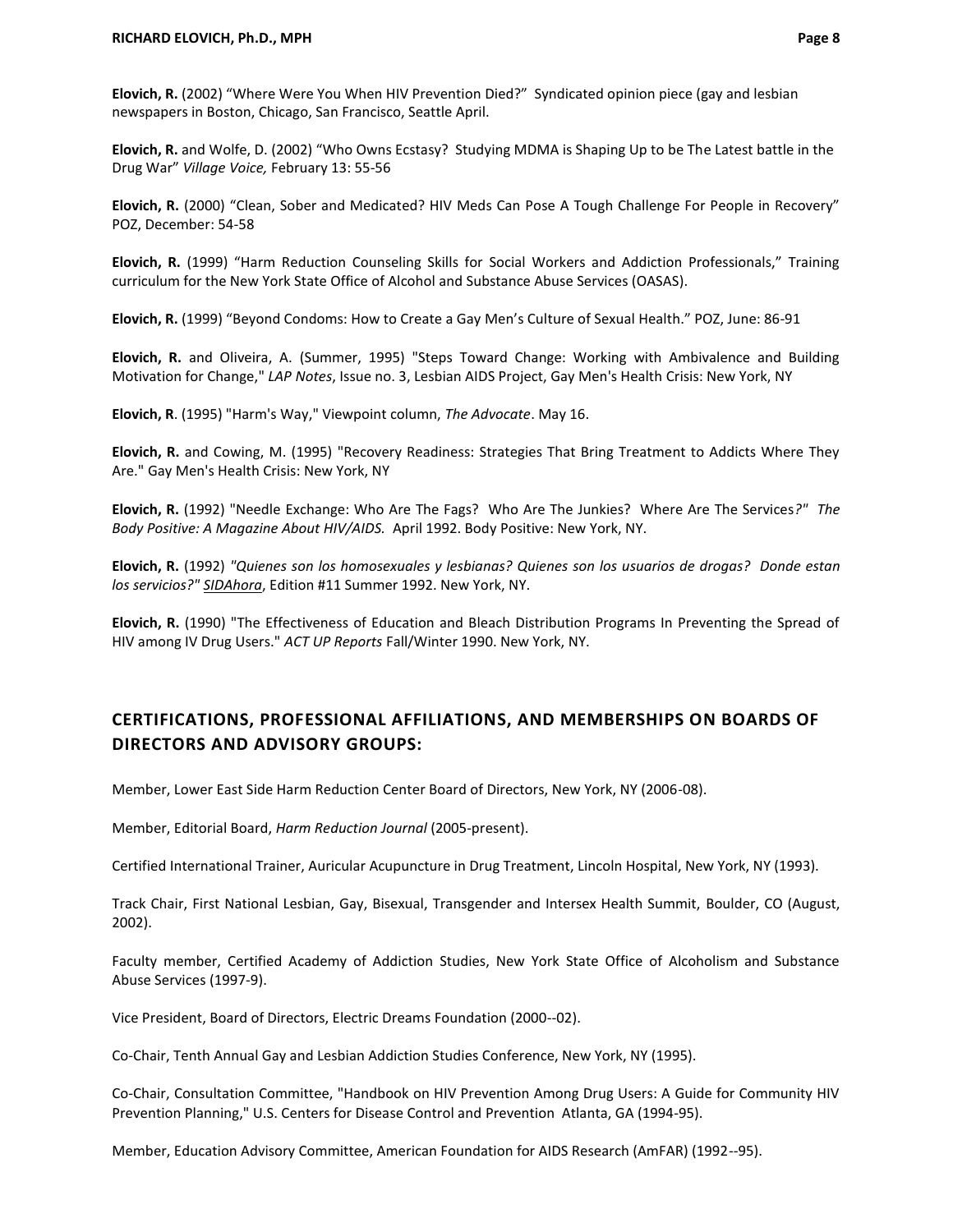Member, Substance Use Advisory Committee, New York Academy of Medicine (1993--95).

Member, Osborne Association Community Advisory Board, New York, NY (1996 –99).

Member, Mental Health and Social Services Advisory Committee, Lesbian and Gay Community Services Center, New York, NY (1995-99).

Member, Women's Center Community Advisory Board, Beth Israel Medical Center, New York, NY (1992-95).

Member, Center for Lesbian and Gay Studies Board of Directors, City University of New York (1992-94).

Member, Exponents/ARRIVE, AIDS Education and Training Program Board of Directors, New York, NY (1993-95).

Member, Stand Up/ Emmaus House Harlem Advisory Board, New York, NY (1991-93).

Member, Association for Drug Abuse Prevention and Treatment (ADAPT) Advisory Board, New York, NY (1991-94).

Member, Perinatal Substance Abuse Work Group of Medical Health Research Association, New York, NY (1991-92).

Member, Substance Abuse Advisory Committee, New York City Department of Health Task Force on Tuberculosis (1991-92).

Member, AIDS Treatment Registry Board of Directors, New York, NY (1990-92).

## **SELECT CONFERENCE PRESENTATIONS**

**Elovich, R.** "Narcology Observed: The State, Civil Society and an Injection-drug-driven HIV epidemic in Uzbekistan," Oral Presentation, *Eastern Sociological Society Conference*. February, 2007: Boston, MA

**Elovich, R.** "The Use of Photo Ethnography in Harm Reduction Research," Poster Presentation, *International Conference on the Reduction of Drug Related Harm*, April, 2006: Vancouver, Canada

**Elovich, R.** "Low Threshold Treatment Readiness Programs in Central Asia: Drug Treatment that Grows Out of Harm Reduction," Oral Presentation, *International Conference on the Reduction of Drug Related Harm*, March, 2005: Belfast, Ireland

**Elovich, R.** "Narcology Observed: Drug Treatment Discourses and Practices in Transition in Central Asia" *Grand Rounds, HIV Center for Clinical and Behavioral Studies at the New York State Psychiatric Institute, Columbia University,* October, 2004: New York, NY

**Elovich, R.,** Karmanova, G., and Nazarova, R. "A Public Health Approach to Heroin and other Opiate Use in Central Asia: The Case for a Full Spectrum of Drug Demand Activities" USAID Public Health Conference*,* October, 2004: Tashkent, Uzbekistan

**Elovich, R.** "A Spectrum of Use: A Continuum of Risk," Oral Presentation, *American Public Health Association Annual Meeting*, November, 2002: Philadelphia, PA

**Elovich, R.** "Beyond 2000: Results of a Sexual Health Survey for Gay Men in New York City," *Grand Rounds, HIV Center for Clinical and Behavioral Studies at the New York State Psychiatric Institute, Columbia University*, November, 1999: New York, NY

**Elovich, R.** "Primary Prevention for HIV-Negative Gay Men who Use Drugs and Alcohol and Engage in High Risk Sexual Behaviors" Poster Presentation, *11th International AIDS Conference*, July, 1996: Vancouver, Canada